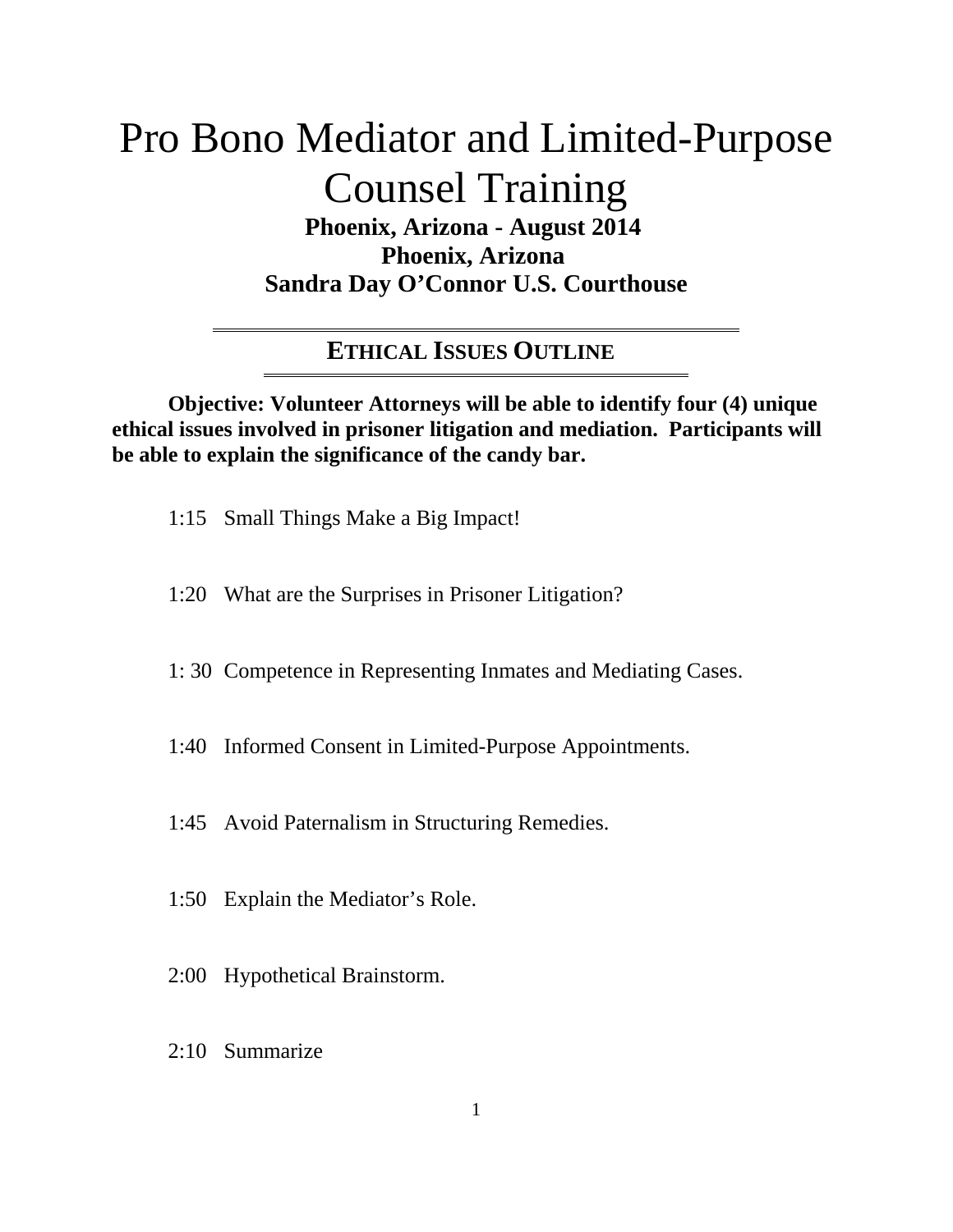# **Ethical Issues in Pro Bono Prisoner Litigation Appointments Denise M. Asper, J.D. Prison Litigation Project Director, Ninth Circuit dasper@ce9.uscourts.gov**

"[T]here is one way in this country in which all men are created equal– there is one human institution that makes a pauper the equal of a Rockefeller, the stupid man the equal of an Einstein, and the ignorant man the equal of any college president. That institution, gentlemen, is a court. . . . Our courts have their faults, as does any human institution, but in this country, our courts are the great levelers, and in our courts all men are created equal."

> (Atticus Finch, closing argument to the jury; Harper Lee, To Kill a Mockingbird 188 (Lippincott 1960)).

#### **I. Background on Prisoner Filings in Federal Court**

The Pro Se Prisoner filings throughout the District Courts and in the Ninth Circuit continue to increase each year. Currently, the Pro Se filings in most District Courts represent 35- 45% of the overall yearly filings. The Ninth Circuit Task Force on Self-Represented Litigants was convened to address the challenges inherent in handling Pro Se cases, and it issued several recommendations relating to the management of self-represented cases, including the following:

A. District Courts should encourage the development of mediation, early neutral evaluation, and other alternative dispute resolution methods in pro se cases;

 B. District Courts should adopt a formal program for the appointment of pro bono counsel with features such as limited-purpose appointments, advisory counseling, settlement assistance, and reimbursement of litigation expenses from the court's attorney admission funds; and

C. District Courts should convene a meeting of representatives from state correctional departments for the purpose of exploring the use of new case management strategies, mediation in prisoner cases, and development of ombudsman programs.

Final Report, Ninth Circuit Judicial Council Task Force on Self-Represented Litigants (2005).

#### **A. Early Intervention in Prisoner Civil Rights Cases**

The Court must review prisoner actions to determine whether the plaintiff is entitled to proceed with his or her claims. *See* 28 U.S.C. § 1915 (e)(2); 28 U.S.C. § 1915A; and 42 U.S.C. § 1997e. The first step is to determine whether the inmate is eligible for indigent filing status. If the inmate has filed three or more frivolous lawsuits, his or her name will appear in the National Pro Se Three-Strikes Database. The database is found on the Ninth Circuit intranet site at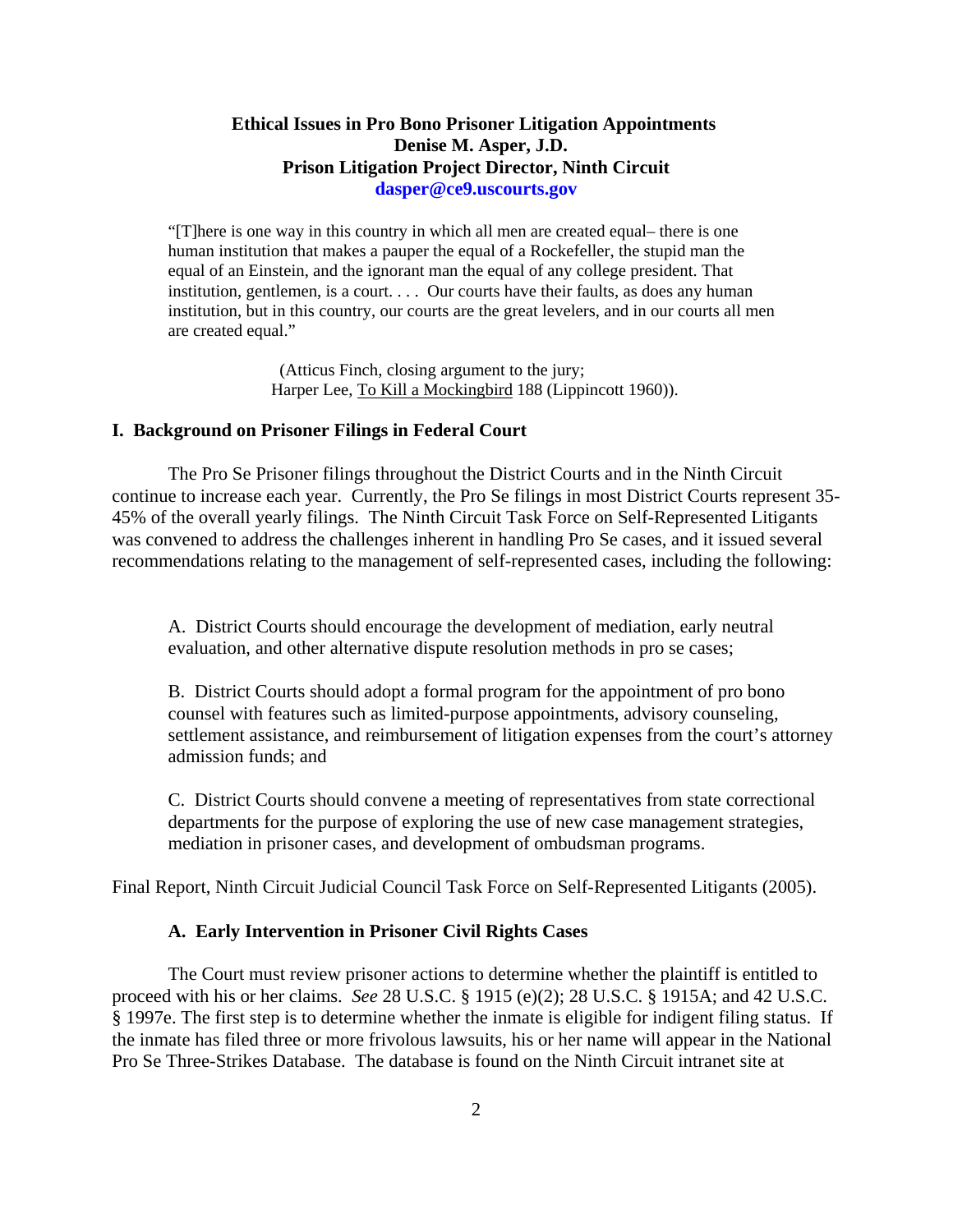http://nprose.circ9.dcn. Inmates with three strikes no longer qualify for indigent filing status, unless they fall within the imminent danger exception.

Once it is determined that the inmate is eligible to proceed, the Court may use the following case management strategies in combination with appointment of counsel for developing a record upon which to determine the appropriateness of dismissal.

#### **1. A** *Spears* **Hearing to Explore the Factual Basis of the Claim.**

Some Courts use a hearing conducted either at the inmate's prison facility or telephonically to determine whether the plaintiff's allegations can survive the screening standards. The hearing process is described in *Spears v. McCotter*, 766 F.2d 179 (5<sup>th</sup> Cir. 1985), *abrogated on other grounds by Neitzke v. Williams*, 490 U.S. 319, 324 (1989), and is in the nature of a motion for more definite statement. A representative from the Attorney General's office participates in the hearing with the inmate and a judicial officer. The hearing can be held before or contemporaneously with the filing of a response from the state. *See also Julian v. Gusman*, 2011 WL 1399694 (E.D. La.).

Other courts refer to this process as a triage hearing or conference. The inmate plaintiff and a representative from the Attorney General's office attend a telephonic conference at which a judge or staff attorney discusses the deficiencies in the plaintiff's complaint, narrows the number of defendants, creates a case management plan, and pursues potential settlement scenarios.

#### **2. A** *Watson* **Questionnaire Directed to the Prisoner Plaintiff.**

Some District Courts use a questionnaire such as the one described in *Watson v. Ault*, 525 F.2d 886, 892 ( $5<sup>th</sup>$  Cir. 1976) to determine the adequacy of the inmate's allegations. The questionnaire can be incorporated into the court record as a basis for either dismissing the complaint or authorizing plaintiff to proceed with specific claims.

#### **3. A** *Martinez* **Report from the Institutional Defendant.**

Many courts have found it useful to require the correctional institution to file a report, supplying information about the prisoner's claims. The purpose of the report is to identify and clarify the issues plaintiff raises in his or her complaint. The basis for this case management technique is derived from *Martinez v. Aaron*, 570 F.2d 317 (10<sup>th</sup> Cir. 1978) and recognized by the Ninth Circuit Court of Appeals in *In Re Arizona*, 528 F.3d 652 (9<sup>th</sup> Cir. 2008). Telephone evidentiary hearings before a judge may be used in place of a written report. *Gee v. Estes*, 829 F.2d 1005, 1007 (10<sup>th</sup> Cir. 1987). In certain circumstances, the court may consider the *Martinez* report to be part of the pleadings for purposes of Fed. R. Civ. P. 12(b). *Hall v. Bellmon*, 935 F.2d 1106,  $1112$  (10<sup>th</sup> Cir. 1991). If plaintiff is given notice and an opportunity to respond, the *Martinez* report can be used as a basis for summary judgment. *Id*. at 1112-13.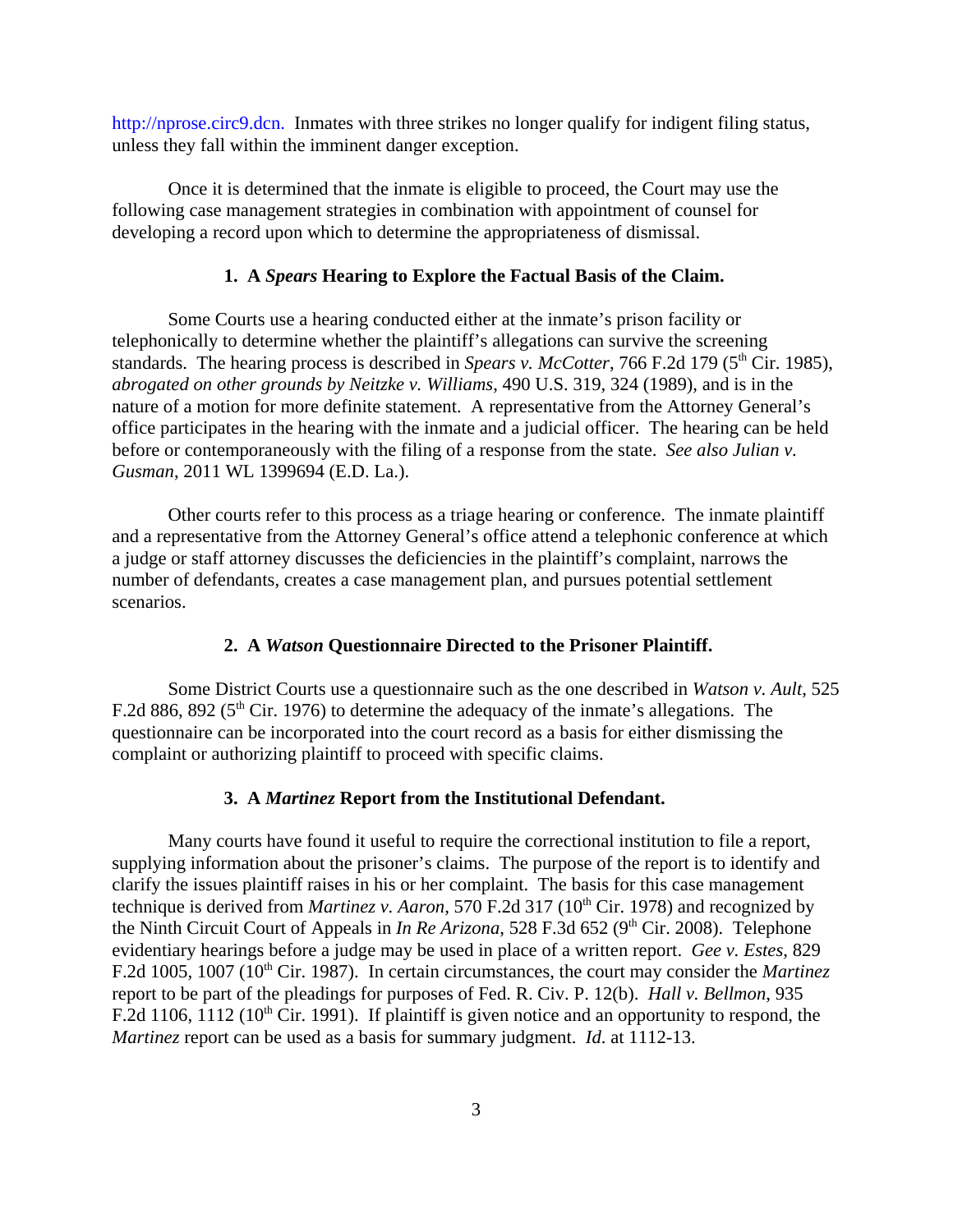#### **B. Alternative Means of Resolving Prisoner Complaints**

Many District Courts are using ADR Programs as a case management technique for Prisoner Pro Se cases. Successful prisoner ADR programs include three prongs: (1) a uniform screening mechanism to determine the appropriate form of ADR; (2) a determination regarding appointment of pro bono counsel; and (3) the use of mediators or settlement judges who have experience resolving inmates' claims.

District Courts using ADR as a case management strategy have experienced excellent results. Individual inmate cases have been settled in a variety of creative ways, including commissary credits, access to a medical specialist, an apology from a prison official, and delayed assessment of the Court's filing fee. Systemic issues have also been addressed through the use of ADR options in prisoner cases, including the creation of a new protocol for diagnosis and treatment of offenders with hepatitis C, improvement of living conditions for physically disabled offenders, and creation of a mental health treatment protocol for severe psychiatric illnesses. Numerous prisoner cases involving religious accommodation requests and claims for adequate medical treatment have also been resolved through mediation and the use of confidential settlement agreements.

#### **C. ADR Programs in Prisoner Cases**

# The District Courts of Arizona, Idaho, Montana, Nevada, and all of the California District Courts are currently using different mediation models and settlement conferences for pro se prisoner cases. The cases referred to mediation have been screened for merit and typically include prisoner civil rights claims. ADR options include: Early Mediation, Pre-Answer Mediation, Triage Hearings, Mid-Litigation Mediation, and Settlement Conferences.

■ Some District Courts have instituted Pro Bono Programs which provide for appointment of counsel. The appointment can be either for the limited purpose of representing the pro se litigant at the mediation or for all purposes. The attorney's litigation costs are paid through the attorney-admission fund.

 $\blacksquare$  Other Districts have convened settlement weeks for prisoner cases, and used either visiting judges to conduct settlement conferences or pro bono mediators for mediation sessions. Some Courts enlist the settlement skills of magistrate judges to conduct settlement conferences with pro se prisoners and prison officials at the correctional facilities.

■ District Courts have also used an experienced staff attorney to conduct mediation sessions at the correctional facilities. Another Court has recruited a Prisoner Mediation Panel, and a coordinator for the District refers cases to the pro bono mediators who conduct sessions with pro se prisoners and jail officials.

Once the Court determines whether the pro se case warrants appointment of counsel, it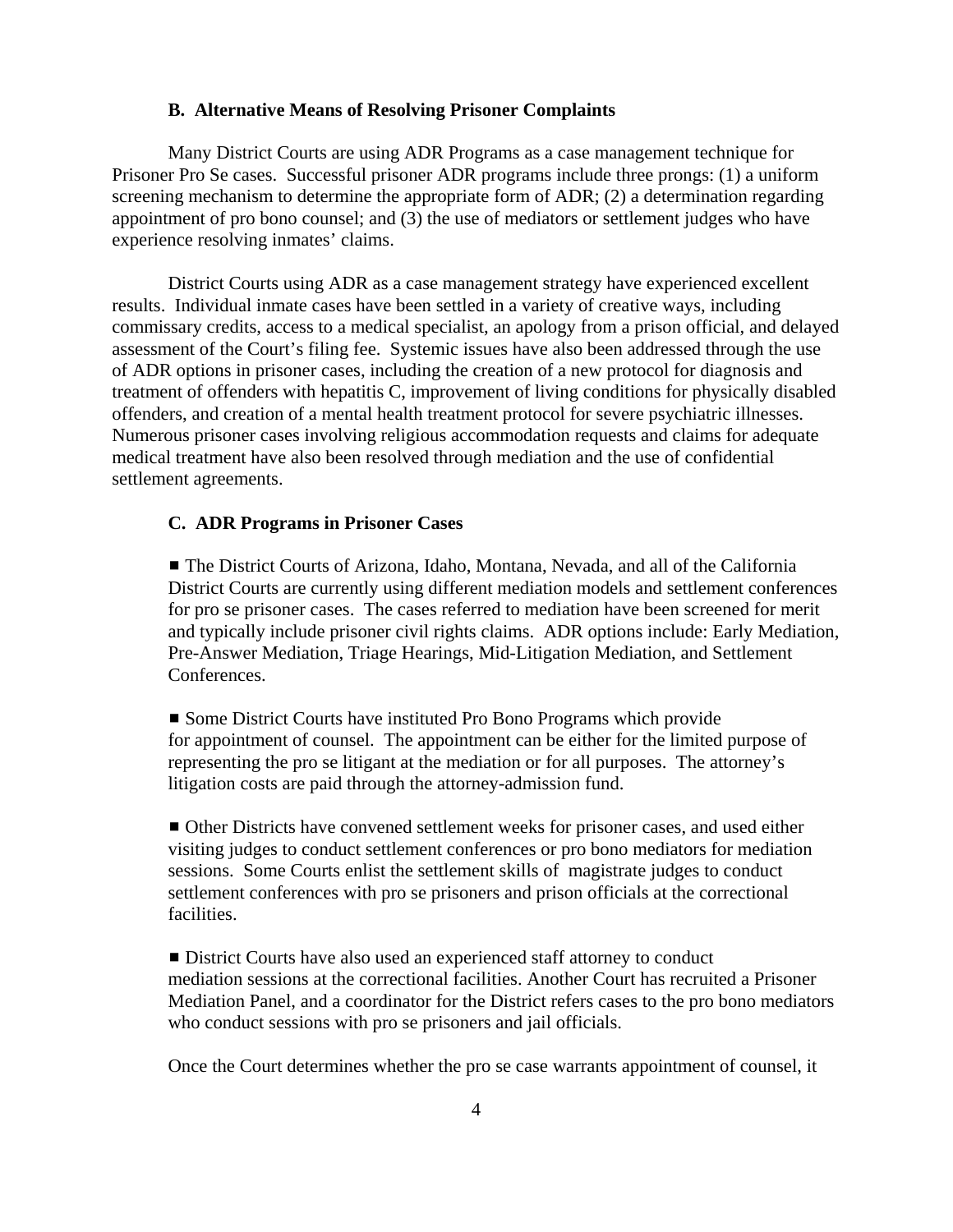decides whether a full purpose or limited-purpose appointment is the best option. As a way to conserve the resources of a Court's Pro Bono Program, Judges are focusing the appointment of counsel on specific portions of the case. In the state court system, this practice is referred to as "unbundled" legal services for pro se litigants, and it is being used in a greater number of federal court pro se cases.

# **II. Pro Bono Limited-Purpose Appointment Procedure.**

Pro Se Staff Attorneys (sometimes referred to as pro se law clerks) review the pro se complaints and make the recommendation to the assigned judge for a limited-purpose appointment. In some districts, the pro se staff attorneys meet as a group and discuss cases on which to recommend the use of limited-purpose appointments. The staff attorneys also make recommendations about consolidating cases for the purpose of a settlement conference or mediation session and appointing counsel to assist the pro se litigants with this process. The recommendations to appoint counsel are contained in the draft initial review order or in a subsequent case management order.

# A. Notify Litigants  $\rightarrow$  Record in CM/ECF  $\rightarrow$  Issue Order Describing Duration

Once the recommendations are reviewed, the Judge issues a notice of intent to appoint counsel for a limited purpose, and provides a brief period of time within which the parties can file an objection. After the objection period has passed, the Court issues the order appointing counsel. It is important for the clerk's office to maintain the pro se litigant on the cm/ecf notices during this process. After the objection period has passed and the final order appointing counsel is adopted, the pro se litigant can be terminated from the cm/ecf notices. The order appointing counsel specifies the beginning and ending of the pro bono appointment, either through an expiration date or the completion of a discrete task. A note should be made in cm/ecf, stating that the appointment of counsel will expire at a future date.

#### **B. Link the Limited Purpose Appointment to an ADR Proceeding.**

The Court can use limited purpose appoints of counsel to (1) prepare a response to a dispositive motion, (2) prepare a complaint, or (3) prepare for and attend a settlement conference. Other examples of limited purpose appointments include a request that the attorney investigate the allegations of the complaint and submit a report to the Court, and a request that the attorney represent a litigant at a meet and confer session regarding a discovery dispute. Any of these limited-purpose appointments can be linked to an ADR proceeding. For example, an attorney could help the pro se litigant respond to a summary judgment motion, and then represent the litigant at a settlement conference while the motion is pending. Or the pro bono attorney could assist the litigant with an investigation and represent him or her at an early mediation session. The limited-purpose appointments can be as creative and focused as the court needs them to be.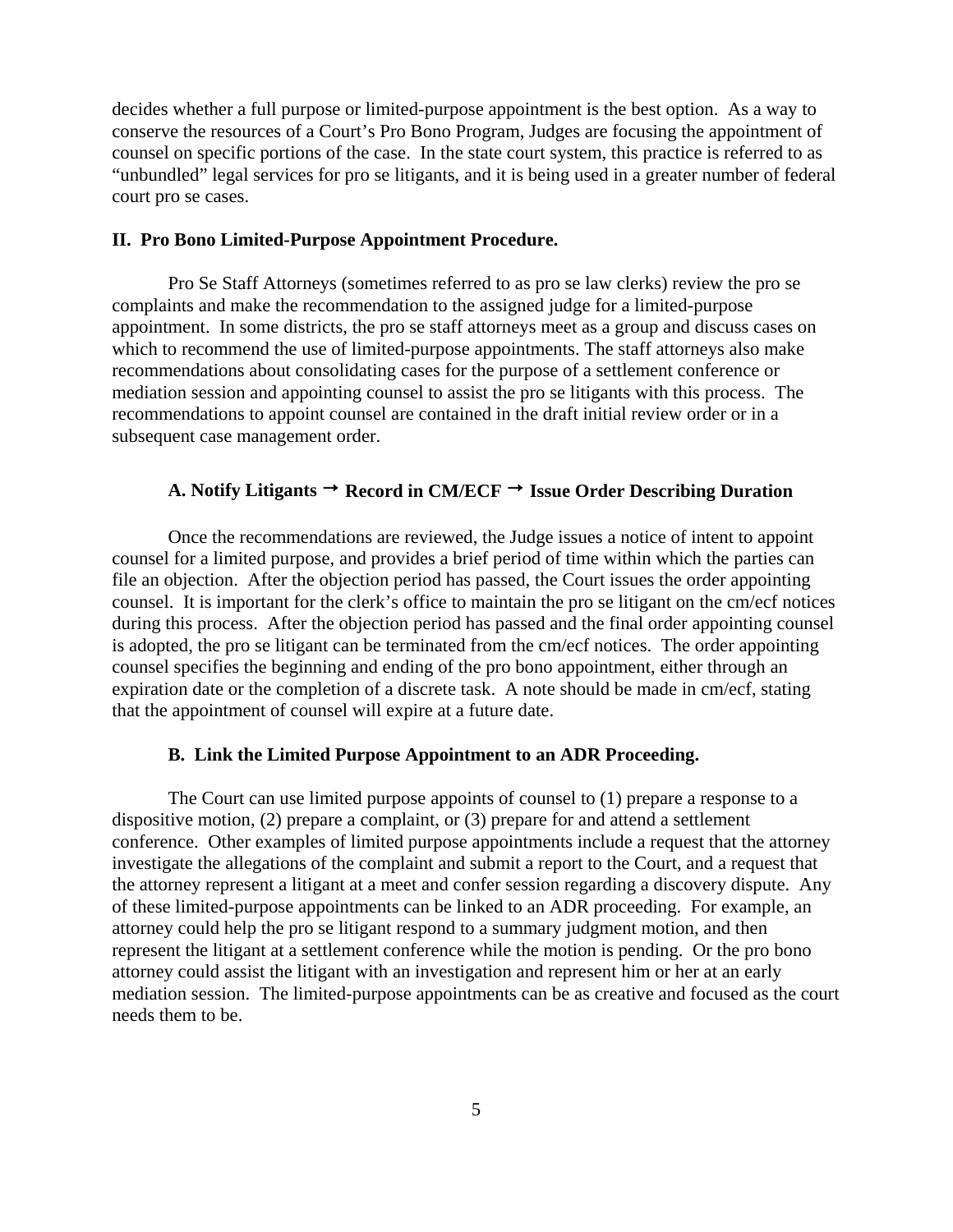# **C. Terminate/Continue the Appointment**  $\rightarrow$  **Evaluate the Participants' Experience**

The Court does not need to issue a withdrawal of counsel order because it expires upon the terms set forth in the initial order. It is still advisable to have the Pro Se Staff Attorneys contact the Clerk's office to ensure the attorney's termination in cm/ecf. A high percentage of the attorneys appointed for limited purposes stay on as counsel for the pro se litigant after the termination of the appointment. Pro bono counsel appreciate the choice of remaining involved in the case, or relying upon the Court's discrete parameters for the appointment. The Court's Pro Bono Program coordinator contacts the attorney at the end of the limited-purpose appointment to inquire about the desire to continue as pro bono counsel and coordinate the payment of out-ofpocket expenses. If the attorney elects to stay on as pro bono counsel, the Court issues an order extending the pro bono appointment. A survey instrument can be used at this point to measure the satisfaction level of the attorney and pro se litigant during the limited-purpose appointment. Insights from the survey can be used to improve the pro bono program and expense reimbursement mechanism.

#### **D. Create a Roster of Limited-Purpose Attorneys.**

In the Eastern District of California, a survey was sent to pro bono panel members, requesting their input on serving as limited-purpose counsel. Several pro bono panel members indicated their willingness to accept limited-purpose appointments. Limited-purpose appointments are also an excellent way for law student clinical programs to participate in civil rights litigation. The attorneys and law students who have served as limited-purpose counsel have expressed their satisfaction with the process and typically volunteer to be part of a roster for pro bono counsel. The pro se litigants have expressed satisfaction with the legal advice counsel provided through the limited-purpose appointments and feel that they have been afforded greater access to the courts. The procedures set forth above apply equally well to prisoner and non-prisoner pro se cases.

Finally, district courts should consider including the CJA panel attorneys as part of the pro bono limited-purpose appointment roster. CJA panel attorneys can be appointed to help settle cases, investigate factual allegations, and represent inmates at parole and medical release hearings as part of a settlement agreement.

Expanding the use of pro bono attorneys through limited-purpose appointments can significantly impact the court's prisoner civil rights docket. District Court's currently using limited-purpose appointments are willing to share forms, procedures and general orders as your district develops its program.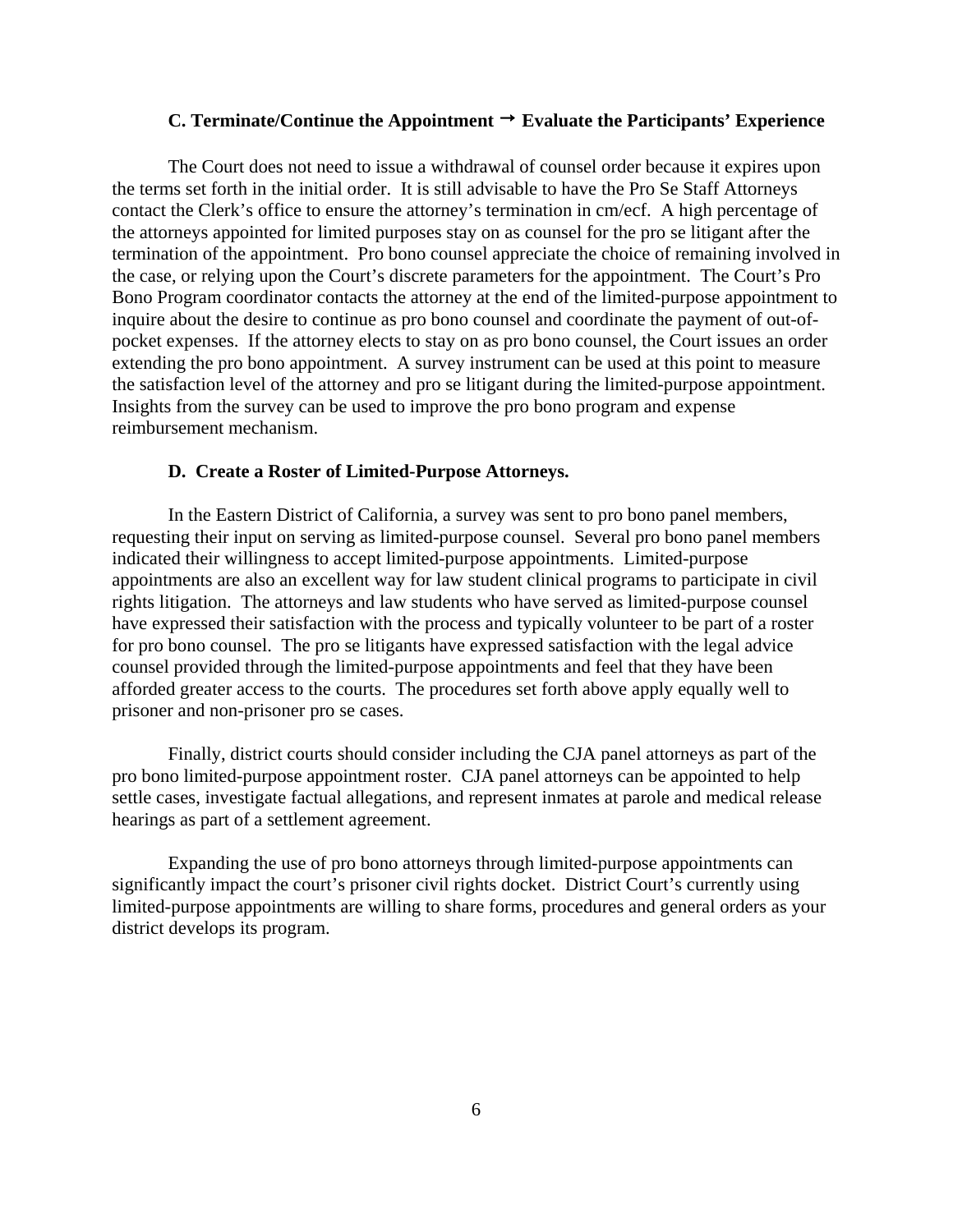#### **III. Specific Ethical Issues in Pro Se Prisoner Cases**

#### **A. Duty to Provide Pro Bono Service**

**• Each lawyer has a professional responsibility to provide legal services to those unable to pay. (ABA Model Rule 6.1, Voluntary Pro Bono Service;**

# **Arizona – ER 6.1. Voluntary Pro Bono Publico Service**

A lawyer should voluntarily render public interest legal service. A lawyer may discharge this responsibility by rendering a minimum of fifty hours of service per calendar year by one or a combination of . . . activities.

#### **Arizona – ER 6.2. Accepting Appointments**

A lawyer shall not seek to avoid appointment by a tribunal to represent a person except for good cause, such as: (1) representing the client is likely to result in violation of the Rules of Professional Conduct or other law; (2) representing the client is likely to result in an unreasonable financial burden on the lawyer; or (3) the client or the cause is so repugnant to the lawyer as to be likely to impair the client-lawyer relationship or the lawyer's ability to represent the client.

#### **Arizona – ER 6.5. Nonprofit and Court-Annexed Limited Legal Service Programs**

A lawyer who provides short-term limited legal services pursuant to this Rule must secure the client's informed consent to the limited scope of the representation. See ER 1.2.

# **B. Duty of Competence**

# **• Being ethically competent when asked to represent a pro se litigant in a civil rights case. (ABA Model Rule 1.1, Competence; Arizona ER 1.1)**

#### **Arizona ER 1.1. Competence**

A lawyer shall provide competent representation to a client. Competent representation requires the legal knowledge, skill, thoroughness and preparation reasonably necessary for the representation.

#### **C. Duty to Communicate with Client**

#### **Arizona ER 1.4. Communication**

(a) A lawyer shall (1) promptly inform the client of any decision or circumstance with respect to which the client's informed consent . . . is required by these Rules.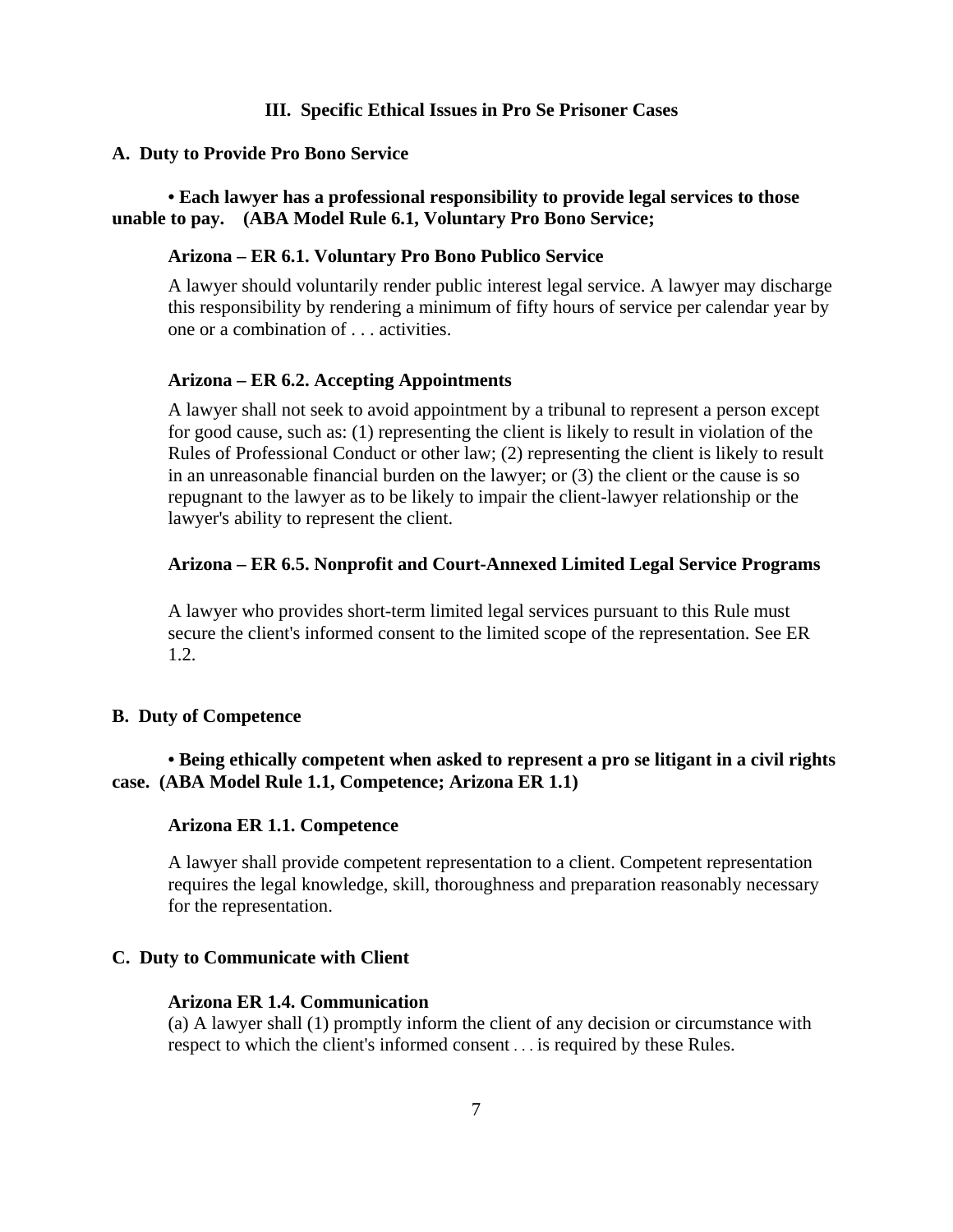• A pro bono attorney must abide by the client's decisions regarding the objective of the representation and whether to settle the case. (ABA Model Rule 1.2, Scope of Representation; Arizona ER 1.2.)

• When a client is a prisoner or involuntary patient in a psychiatric hospital, the court may order that only certain discovery documents or information can be provided to the client. These considerations are based on security and privacy concerns. (ABA Model Rule 1.4, Communication, Withholding Information; Arizona ER 1.6.)

# **D. Duty of Confidentiality**

A fundamental principle in the client-lawyer relationship is that, in the absence of the client's informed consent, the lawyer must not reveal information relating to the representation

#### **ER 1.6. Confidentiality of Information**

(a) A lawyer shall not reveal information relating to the representation of a client unless the client gives informed consent, (or it falls within an exception).

# **ER 1.14. Client with Diminished Capacity**

When a client's capacity to make adequately considered decisions in connection with the representation is diminished, whether because of minority, mental impairment or for some other reason, the lawyer shall, as far as reasonably possible, maintain a normal client-lawyer relationship with the client.

#### **E. Duty of Court-Annexed Mediator**

**The attorney mediator should explain his or her role in the settlement process.** 

#### **ER 2.4. Lawyer Serving as Third-Party Neutral**

2. (b) A lawyer serving as a third-party neutral shall inform unrepresented parties that the lawyer is not representing them. When the lawyer knows or reasonably should know that a party does not understand the lawyer's role in the matter, the lawyer shall explain the difference between the lawyer's role as a third-party neutral and a lawyer's role as one who represents a client.

# **F. Duty of Courtesy**

**• Extending professionalism, respect and courtesy to pro se litigants. (ABA Model Rule 4.3, Dealing with Unrepresented Persons and Rule 4.4, Respect for Rights of Third Persons; Arizona ER 4.3.)**